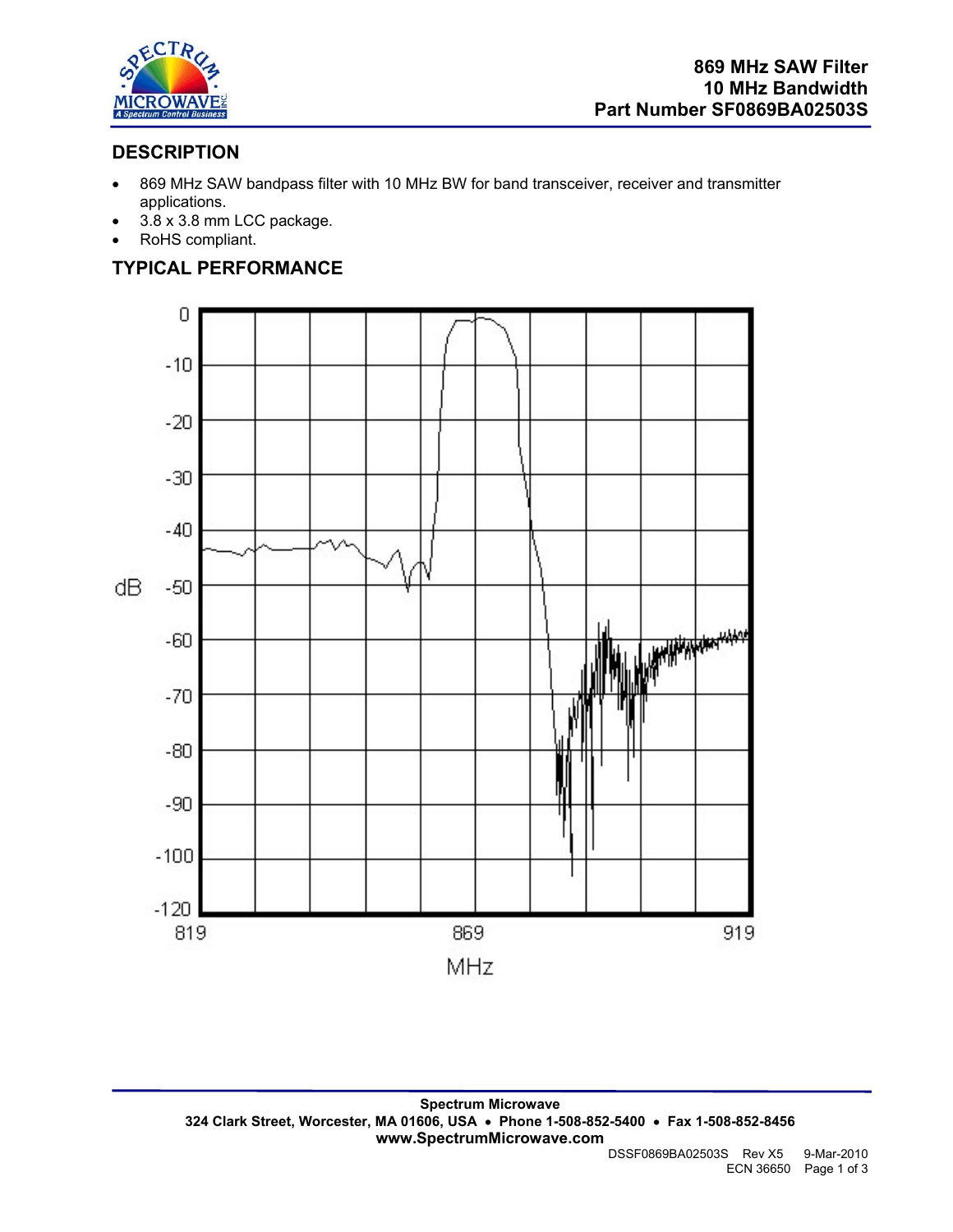

### **SPECIFICATION**

| <b>Parameter</b>                              | <b>Min</b> | <b>Typ</b> | <b>Max</b> | Units           |
|-----------------------------------------------|------------|------------|------------|-----------------|
| Center Frequency F <sub>c</sub>               |            | 869.0      |            | <b>MHz</b>      |
| Bandwidth (3dB)                               |            | 10         |            | <b>MHz</b>      |
| Insertion Loss <sup>1</sup>                   |            | 3.0        | 3.5        | dB              |
| Passband Amplitude Ripple <sup>1</sup>        |            | 1          | 1.8        | dB              |
| Stopband Rejection, 0-300MHz <sup>2</sup>     | 45         | 50         |            | dB              |
| Stopband Rejection, 300-856 MHz <sup>2</sup>  | 40         | 45         |            | dB              |
| Stopband Rejection, 856-858 MHz <sup>2</sup>  | 15         | 20         |            | dB              |
| Stopband Rejection, 879-885 MHz <sup>2</sup>  | 15         | 20         |            | dB              |
| Stopband Rejection, 885-1500 MHz <sup>2</sup> | 48         | 53         |            | dB              |
| Stopband Rejection, 1500-2000MHz <sup>2</sup> | 35         | 40         |            | dB              |
| Input/Output impedance                        |            | 50         |            | Ω               |
| <b>Ambient Temperature</b>                    |            | 25         |            | $\rm ^{\circ}C$ |

Notes: 1. Within passband 868 to 870 MHz.

2. Dependent upon PC board layout.

# **MAXIMUM RATINGS**

| 'Parameter                               | <b>AVITY</b> | Max | Units               |
|------------------------------------------|--------------|-----|---------------------|
| Storage Temperature Range                | -40          | 85  | $\hat{\phantom{a}}$ |
| <b>Operating Temperature Range</b>       | -40          | 85  | $\sim$              |
| Input Power Level                        |              | 27  | dBm                 |
| Max. D. C. Voltage between Each Terminal |              |     |                     |

## **MATCHING CIRCUIT**



### Notes

- 50 ohm single ended operation.
- Matching components are not required.